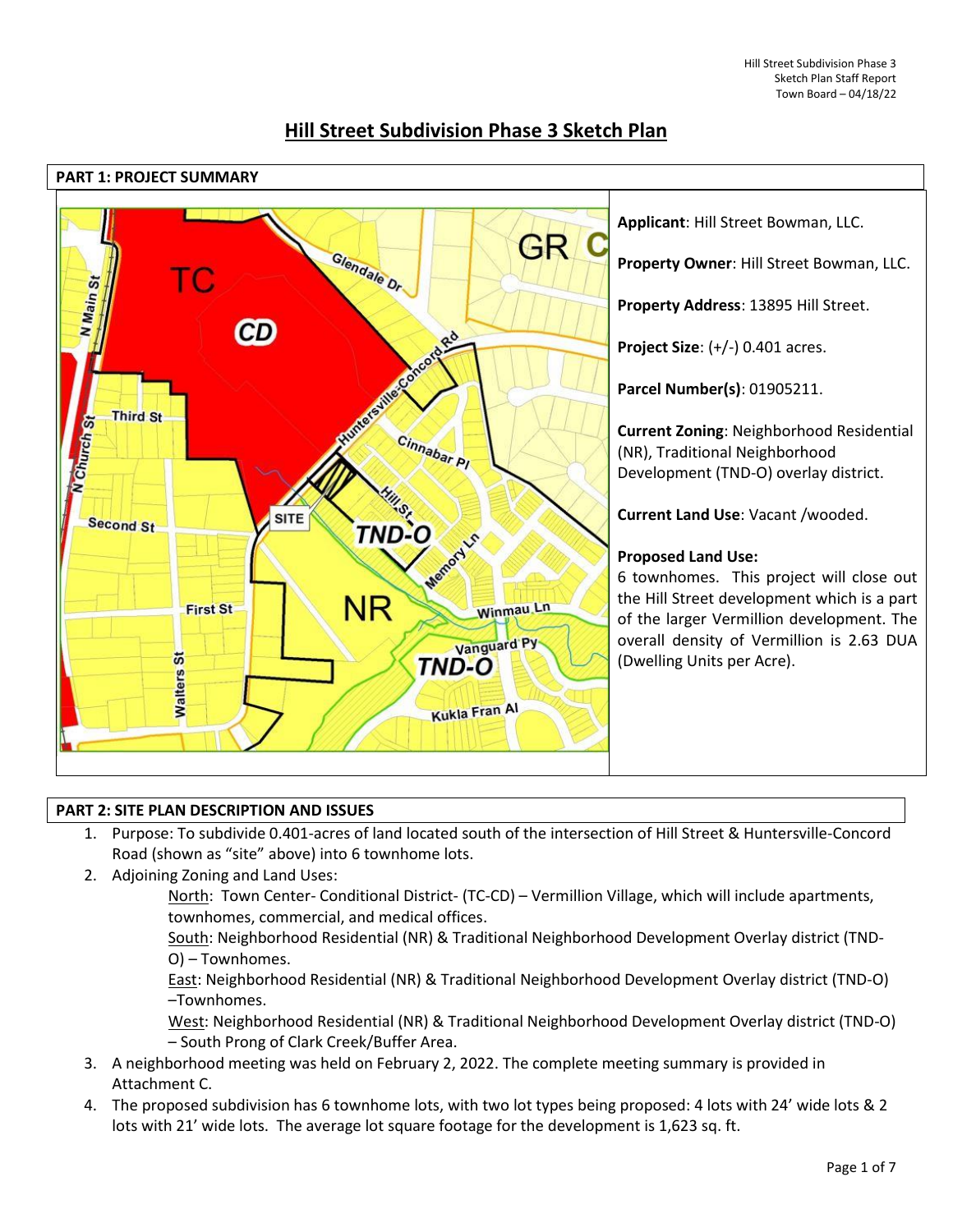- 5. There are 2 specimen trees located on the site, and neither will be retained. As the overall Hill Street development was approved prior to the Town's tree save requirements being adopted, no tree save is required for this project. There are no known heritage trees on the site. Approximately 100% of the lot is covered by tree canopy and the developer is not proposing to save any of this area (0% required in NR-TND).
- 6. The project is vested per Town staff, and as such a water quality concept plan is not required to be reviewed.
- 7. A willingness to serve letter has not been provided at this time by the applicant due to Charlotte Water's capacity issues. Please note, no building permits will be issued without the availability of water and sewer.
- 8. Required Urban Open Space is provided by a future greenway (lots 14-16 front the greenway) via one urban open space which was not identified on the plan, but which resembles a green. The developer has discussed updating the plan so that the green is replaced with a greenway. In conversations held with the developer, the greenway would connect the internal trails found in the Vermillion development to the County's planned greenway which is projected to run parallel to Huntersville-Concord Road & to Clarke Creek to the west- though updated designs have not been shared with staff. Either urban open space type would provide frontage for lots 14-16.



# **PART 3: TRANSPORTATION ISSUES/TRAFFIC IMPACT ANALYSIS (TIA)**

# Traffic Impact Analysis (TIA)

A TIA was not required for the development as Vermillion was approved prior to the adoption of the TIA ordinance.

# **PART 4: PLANNING STAFF ANALYSIS**

Section 6.200 of the Subdivision Ordinance outlines the "general requirements and policies to be used in the design, review, and approval" of subdivisions in the Town of Huntersville. The following staff findings are provided for the Board's consideration of the Hill Street Subdivision Phase 3 Sketch Plan.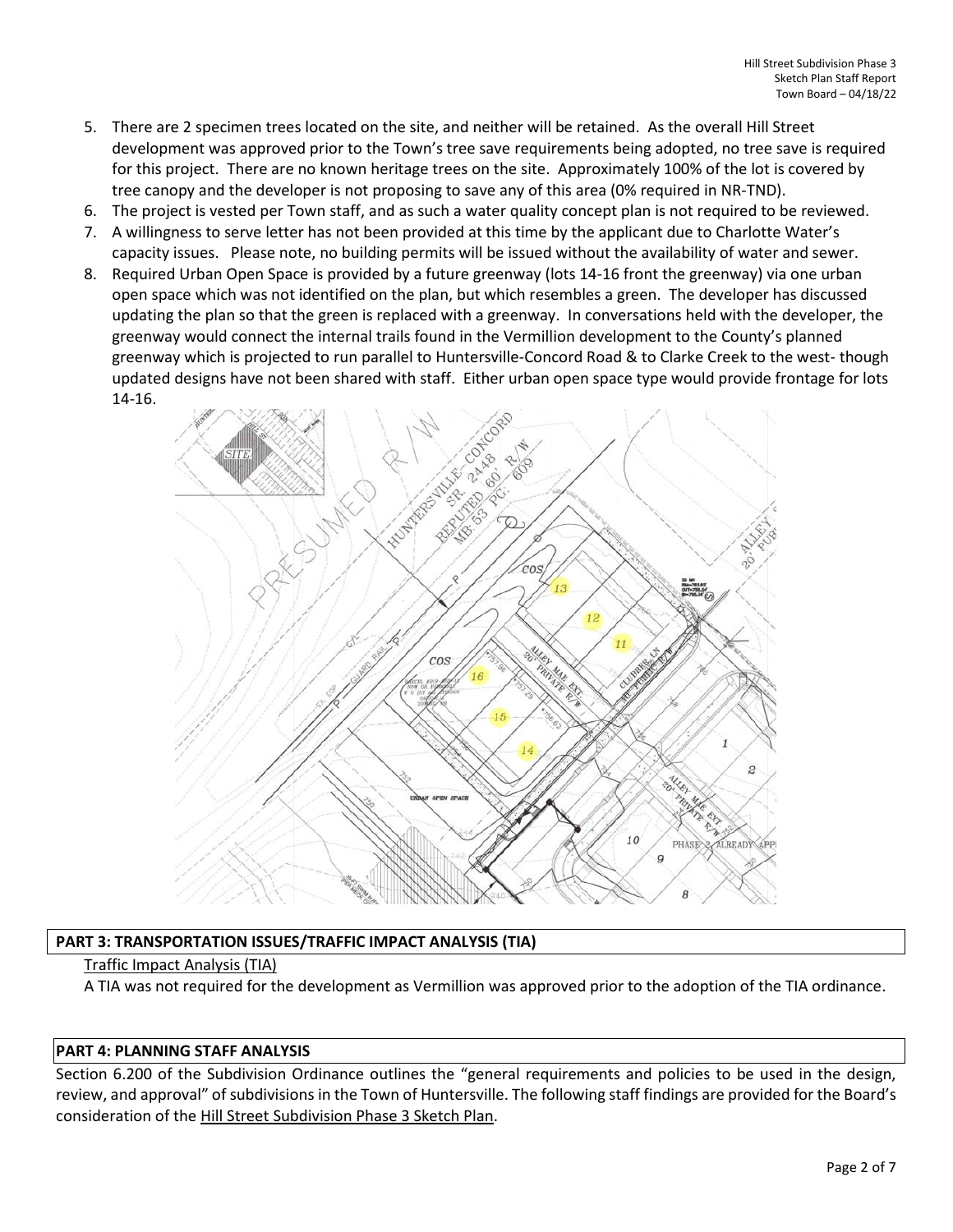**1. Consistency with adopted public plans and policies.**





# **Mixed-Use Centers**

Mixed-Use Centers contain vertical mixed-use along key frontages. New development includes wide sidewalks, buildings are close to the street with high levels of transparency, and parking is located in the rear. A mix of housing is allowed, including urban options throughout (apartments, townhomes, cottage homes, etc.). Downtown has specific requirements for streetscape and development intensity, including a maximum first floor footprint.

The following sections of the 2040 Huntersville Community Plan support this subdivision:

- The proposed Hill Street Subdivision Phase 3 plan lies completely within the "Mixed Use Center" Future Land Use Character Area of the 2040 Community Plan. The overall density of the entire Hill Street development, which includes three phases, is 18.78 DUA which appropriate in the Mixed-Use Center. The overall density of Vermillion, which includes the Hill Street development, is 2.63 DUA (also see page 4).
- **DT-2: Step down in intensity and density near established residential neighborhoods. Housing types that provide good transitions include townhomes, duplexes, triplexes, and other small-scale products.** Comment: The Hill Street Phase 3 subdivision plan is made up of six townhome lots and is adjacent to 4 additional townhomes to the east transitioning to single-family homes fronting on Cinnabar Place.
- **DT 6.1: Establish street and sidewalk requirements for new development in line with urban street design principles.** Comment: All sidewalk requirements will be met, and a ten-foot side path will also be added along Huntersville-Concord Road.
- **DT 9.1: Connect Torrence Creek Greenway to Holbrook Park and into and through Downtown.** Comment: The proposed sketch plan will accommodate the County's planned greenway to connect to Downtown from the East. Conversations have been ongoing with the developer and a formal working agreement between the County & developer is tentatively scheduled to be in place when the preliminary plan is approved.
- **EOS 8.3: Continue to require locational standards for open space in new developments. Urban Open Space should be located within walking distance of homes in new subdivisions that are not located in rural areas. Open space should be located in undivided preserves, where possible, and should be accessible to the largest number of lots with the development.** Comment: The development is adjacent to a proposed greenway and is within 600' of an urban open space on Cinnabar Place.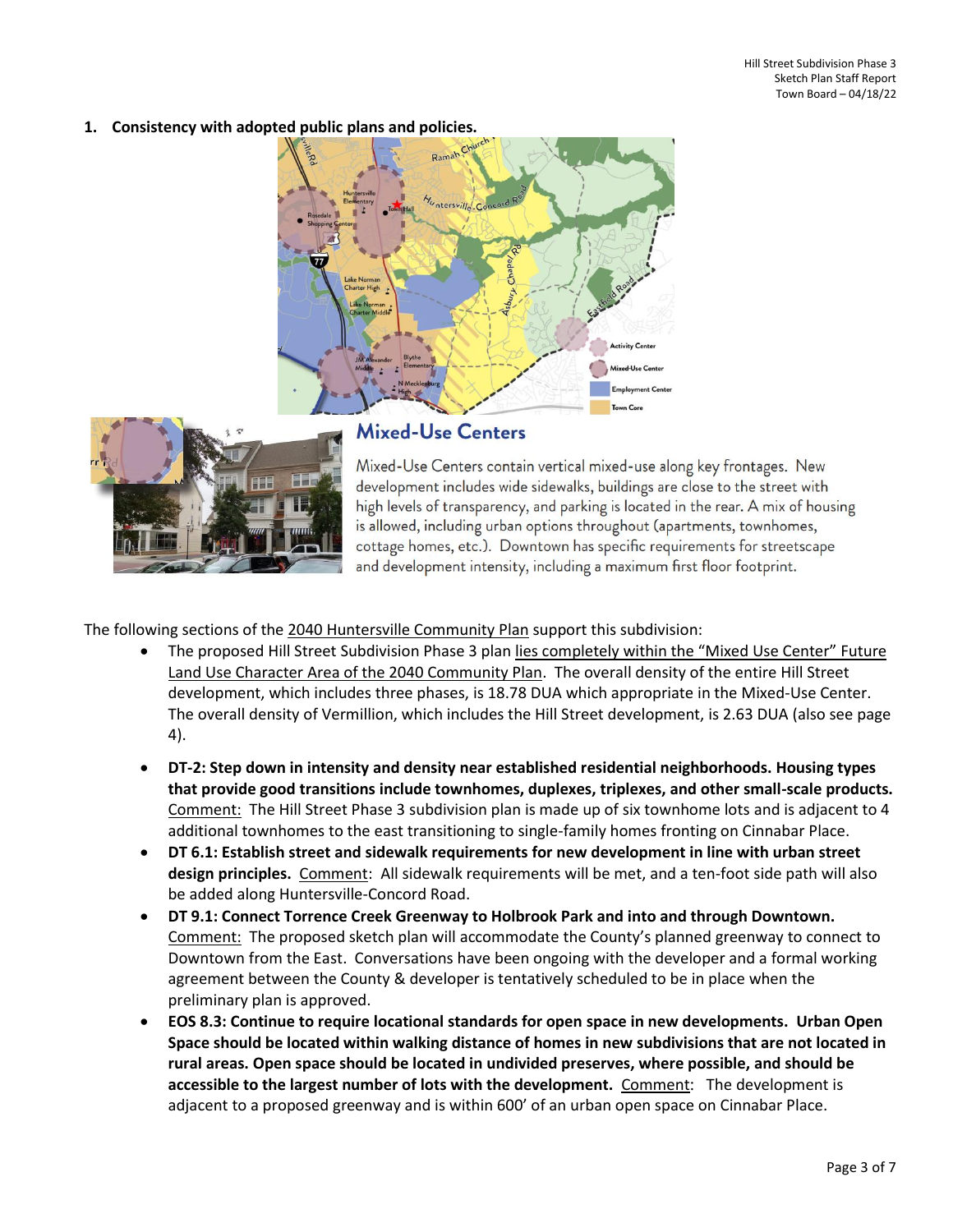- **EOS 10: Improve bicycle and pedestrian facilities throughout Town.** Comment:The developer is proposing a ten-foot side path adjacent to the frontage along Huntersville-Concord Road which will support pedestrians & bikers in the vicinity. The subject property is located parallel to the County's planned greenway route through Town. Coordination between the developer, and the Town & the County should be implemented to accommodate the future greenway.
- **EOS 10.1: Implement the Bicycle and Pedestrian Committee's 30-by-30 plan. Connect all parks, schools, neighborhoods, major shopping into the Greenway System by 2030 incrementally over the next 10 years.** Comment: This project will help to facilitate the development of the County's greenway in the vicinity of Huntersville-Concord Road & Clarke Creek and help to connect surrounding neighborhoods to the greenway network. A side path along Huntersville-Concord Road will improve the conditions for bikers in the vicinity. Sidewalks along Huntersville-Concord, Hill Street, and Winmau Lane will also help to improve connectivity in the area.
- **LU 2.1: Higher intensity residential uses will be focused generally within two miles of the I-77/ NC-115 corridor and future activity centers in the eastern and western areas of Huntersville's zoning jurisdiction.** Comment:The proposed development is found within the Mixed-Use Center and is within two miles of the I-77/NC 115 corridor & is located 0.35 miles from NC 115.
- **LU 5.3: Support infill housing options near services, shopping, employment, and transit stations. Encourage infill development opportunities to increase housing options with proximity to nearby services, shopping, employment opportunities, and transit stations.** Comment: The proposed development is in close proximity to a planned future rail transit station and will provide the Town with infill housing close to services & employment opportunities. The planned Vermilion Village project, a mixed used venture featuring commercial & medical offices, is directly across the street from the proposed subdivision.
- **LU 7.1: Require all new development to adhere to the following design principles: All buildings shall front a public street or open space.** Comment: All lots associated with the proposed subdivision will front a public street or open space.
- **LU 9.1: In higher intensity areas including Mixed Use Centers, Activity Centers, the Town Core, and Moderate Density areas neighborhoods should adhere to the following design principles:** 
	- **All homes must front a public street or open space.**
	- **Front porches and recessed garages are encouraged.**

**• On-street parking is required in new developments that have lot widths below 60'. Alley-loading is**  also encouraged in these cases. Comment: The proposed subdivision meets the design principles-as all lots front public streets or open space areas-while utilizing alleys in the overall design.

- **LU 10.1: Align housing options with resident needs and promote attainable housing options. Accommodate a mix of housing by type, tenure, and location to serve a growing and increasingly diverse population. Housing offerings should align with workforce opportunities, including management, professional positions, and service positions.** Comment: This development would provide six townhomes to support the growing demand for housing options within the Town.
- **LU 10.2: Continue to encourage a mix of lot sizes in new developments.** Comment: The proposed development offers two lot types. Phase II of Hill Street featured two lot types while Phase I included three lot types.
- **T 3.2: Improve multimodal connectivity by coordinating with other departments to implement the Huntersville Bicycle Master Plan, expanding the greenway network, and supporting enhanced pedestrian connections.** Comment: The proposed plan will provide a ten-foot side path along Huntersville-Concord Road, which will help to improve the facilities for bikers along a very busy road.

# **2. Conformity.**

The proposed development is part of the Vermillion subdivision which has an overall density of 2.63 DUA. The site is highlighted on the map below.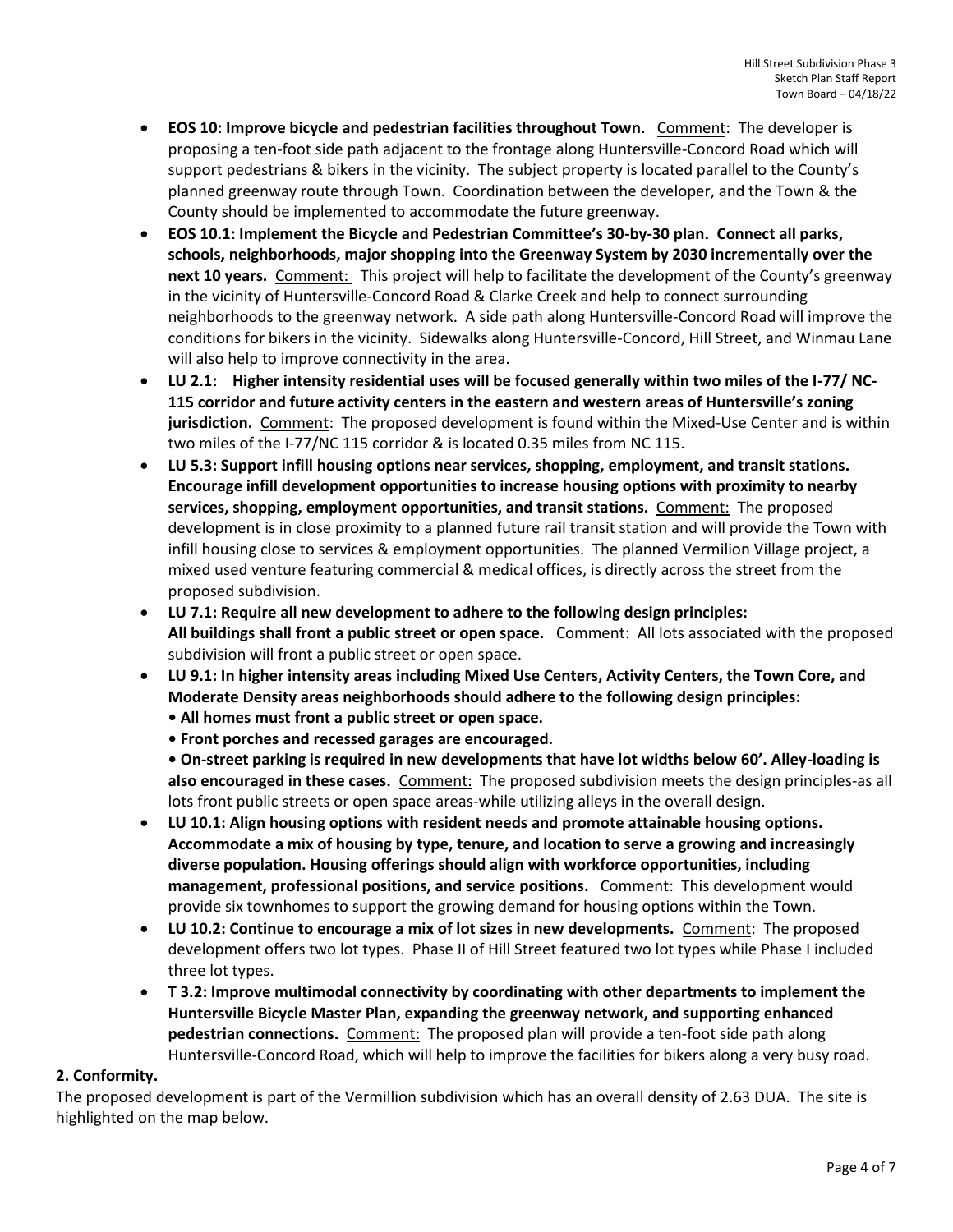Density Map:





# **3. Access between Adjoining Properties.**

The subdivision provides an additional connection between Winmau Lane & Hill Street enhancing the connectivity for Vermillion.

#### **4. Relation to topography.**

The street network and lot layout have been designed to respect the general topography of the site and works to integrate the proposed subdivision into the other phases of the townhome development found along Hill Street.

# **5. Mature trees and natural vegetation.**

The proposed project is required to save 0 percent of the tree canopy, 0 percent of specimen trees and 100% of the heritage trees. All three of these requirements are being satisfied, as outlined in Part 2, Item 5 of this report.

#### **6. Access to parks, schools, etc**.

Veterans Park is located 0.5 miles from the proposed subdivision, and Holbrook Park is located approximately 1.3 miles from the site. Huntersville Elementary is also located 1.3 miles from the project site.

# **7. Discourage through traffic.**

All streets are appropriately sized for residential traffic. The proposed subdivision will be served by an existing road network, including Hill Street. The narrow road network found along Hill Street & Winmau Lane coupled with the residential character of the area would not encourage cut-through traffic.

# **8. Relationship to railroad rights-of-way.**

Not Applicable.

**9. Half streets.**

Not Applicable.

# **10. Parallel streets along thoroughfares.**

Not Applicable.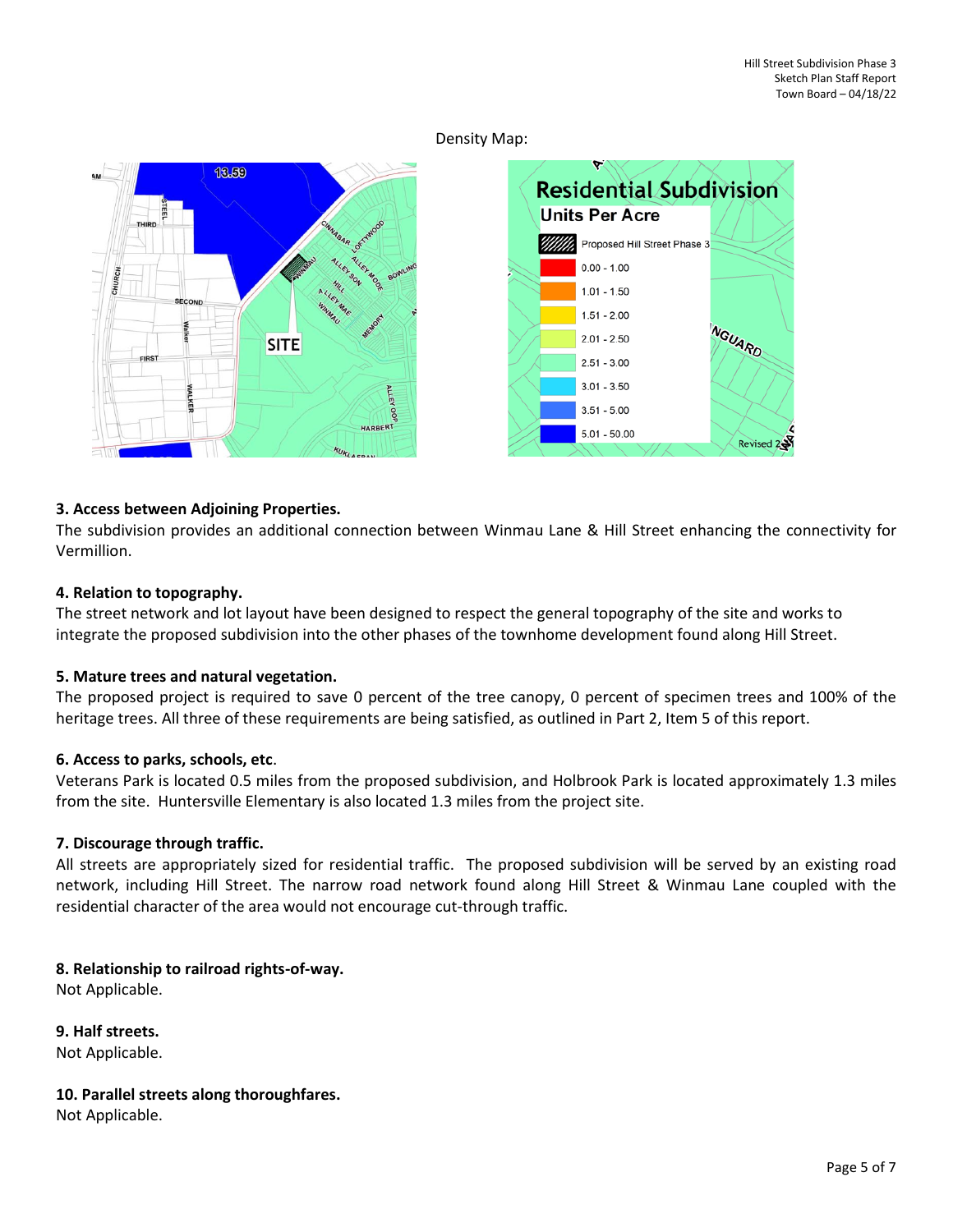#### **11**. **Public School and Public Park Sites**

The parcels associated with Hill Street Subdivision Phase 3 Sketch Plan have not been identified for a school. A future greenway is planned and will be accommodated by the proposed development.

#### **12. Public Facilities**

The parcels associated with the Hill Street Subdivision Phase 3 Sketch Plan have not been identified for a public facility.

#### **13. Proposed street names**

The street names for Hill Street Subdivision Phase 3 Sketch Plan will be provided with Preliminary (Construction) Plan submission (if Sketch Plan is approved).

#### **14. Easements.**

Easements have been identified and the plans have been sent to the respective Engineering and Utility Departments for review.

#### **15. Proposed water and sewerage system.**

A willingness to serve letter has not been provided at this time by the applicant due to Charlotte Water's capacity issues. Please note, no building permits will be issued without the availability of water and sewer.

# **16. Restrictions on the subdivision of land subject to flooding.**

Streams are located adjacent to the site. However, none of the site is in a designated flood zone.

#### **17. Open Space**

Urban open space will be provided via the greenway. Also, the site is approximately 600' from an urban open space on Cinnabar Place.

# **18. Impact of Development on Public Facilities**

There is no indication the proposed subdivision will adversely impact public facilities. While this section of the Ordinance does not call for the specific consideration of impact to public schools (CMS), staff contacts Charlotte-Mecklenburg Schools (CMS) for an enrollment evaluation for all major subdivision requests. According to CMS, the development will generate one new student who will attend local schools. Two of the schools are currently facing overcrowding issues. A section of CMS's report is provided below. See Attachment D: CMS Report.

| Schools Affected              | Total<br>Classroom<br>Teachers | Building<br>Classrooms/<br>Teacher<br>Stations | 20th Day,<br>Enrollment<br>$non-ec$ | Building<br>Classroom/<br>Adjusted<br>Capacity<br>(Without<br>Mobiles) | 20th Day,<br>Building<br>Utilization<br>(Without<br>Mobiles) | Additional<br>Students As a<br>result of this<br>development | Utilization As<br>of result of<br>this<br>development<br>(Without<br>Mobiles) |
|-------------------------------|--------------------------------|------------------------------------------------|-------------------------------------|------------------------------------------------------------------------|--------------------------------------------------------------|--------------------------------------------------------------|-------------------------------------------------------------------------------|
| LEGETTE BLYTHE<br>ELEMENTARY  | 53                             | 50                                             | 871                                 | 822                                                                    | 106%                                                         | 1                                                            | 106%                                                                          |
| <b>IM ALEXANDER</b><br>MIDDLE | 48                             | 54                                             | 938                                 | 1055                                                                   | 89%                                                          | 0                                                            | 89%                                                                           |
| NORTH<br>MECKLENBURG<br>HIGH  | 116.5                          | 108                                            | 2146                                | 1989                                                                   | 108%                                                         | $\Omega$                                                     | 108%                                                                          |

#### **PART 5: STAFF RECOMMENDATION**

#### COMPLETENESS OF APPLICATION

Town Staff has reviewed the proposed Subdivision Sketch Plan and finds the application complete.